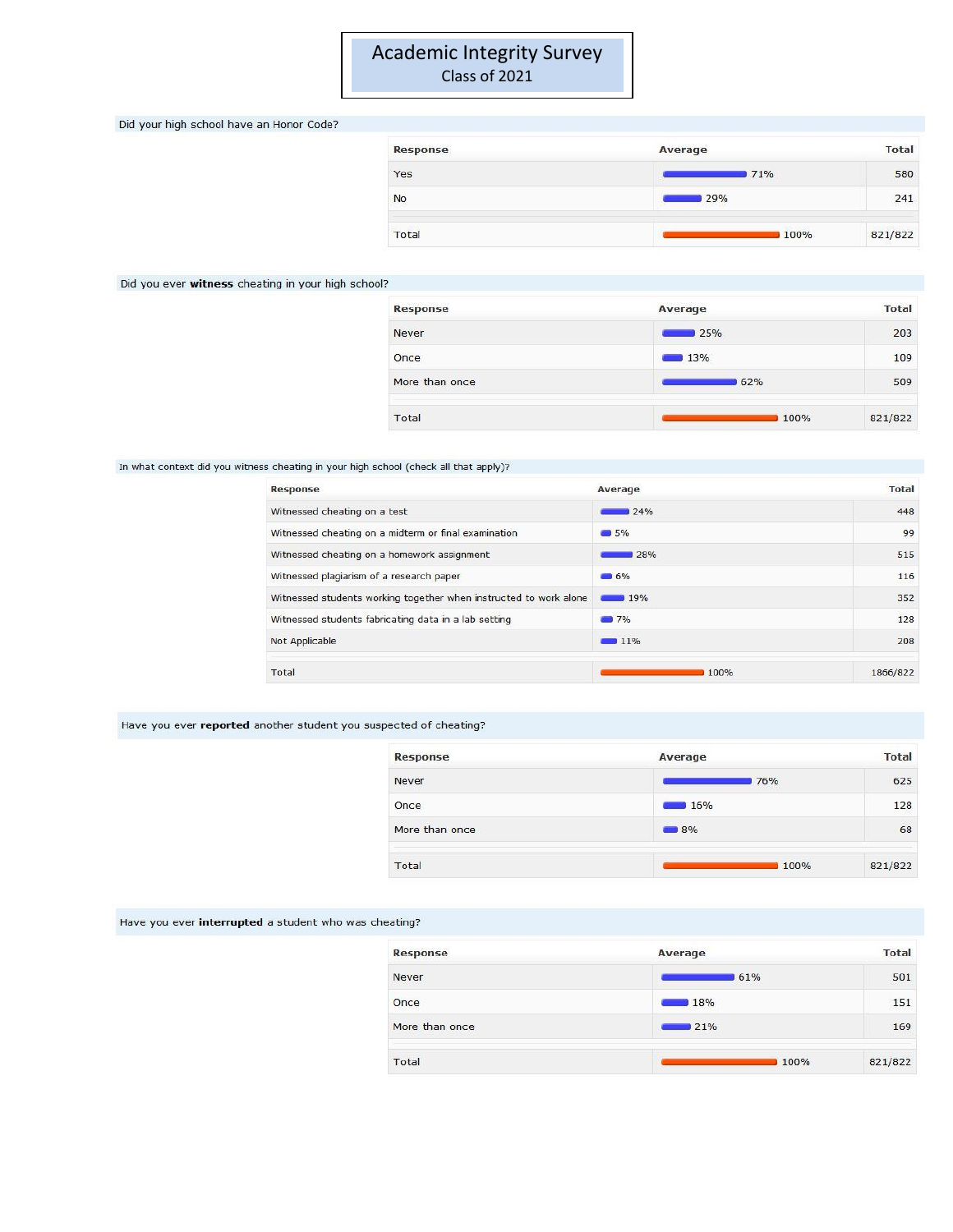## Did you ever cheat during high school?

| Response       | Average            | Total   |
|----------------|--------------------|---------|
| Never          | 74%                | 605     |
| Once           | $\blacksquare$ 15% | 127     |
| More than once | $11\%$             | 89      |
| Total          | 100%               | 821/822 |

### If you did cheat, in what context? (Check all that apply.)

| <b>Response</b>                                           | Average | <b>Total</b> |
|-----------------------------------------------------------|---------|--------------|
| Cheated on a test                                         | 4%      | 41           |
| Cheated on a midterm or final examination                 | $1\%$   | 7            |
| Plagiarized a research paper                              | $1\%$   | 10           |
| Cheated on a homework assignment                          | 16%     | 146          |
| Worked with another student when instructed to work alone | 10%     | 90           |
| Fabricated data in a lab setting                          | 3%      | 23           |
| Not Applicable                                            | 66%     | 602          |
| Total                                                     | 100%    | 919/822      |

### Have you ever done the following in high school? (Check all that apply)

| Response                                                                                | Average           | Total          |
|-----------------------------------------------------------------------------------------|-------------------|----------------|
| Forged a teacher's signature (i.e. on a hall pass)                                      | $1\%$             | 10             |
| Forged a parental signature (i.e. for an absence excuse, late slip, or permission slip) | 12%               | 109            |
| Signed in the roll call for another student who missed class                            | 3%                | 23             |
| Falsified data for a lab experiment                                                     | $\blacksquare$ 4% | 35             |
| Faked a lab experiment completely                                                       | 0%                | $\overline{2}$ |
| Lied to protect another student who had cheated                                         | 5%                | 40             |
| None of the above                                                                       | <b>75%</b>        | 653            |
| Total                                                                                   | 100%              | 872/822        |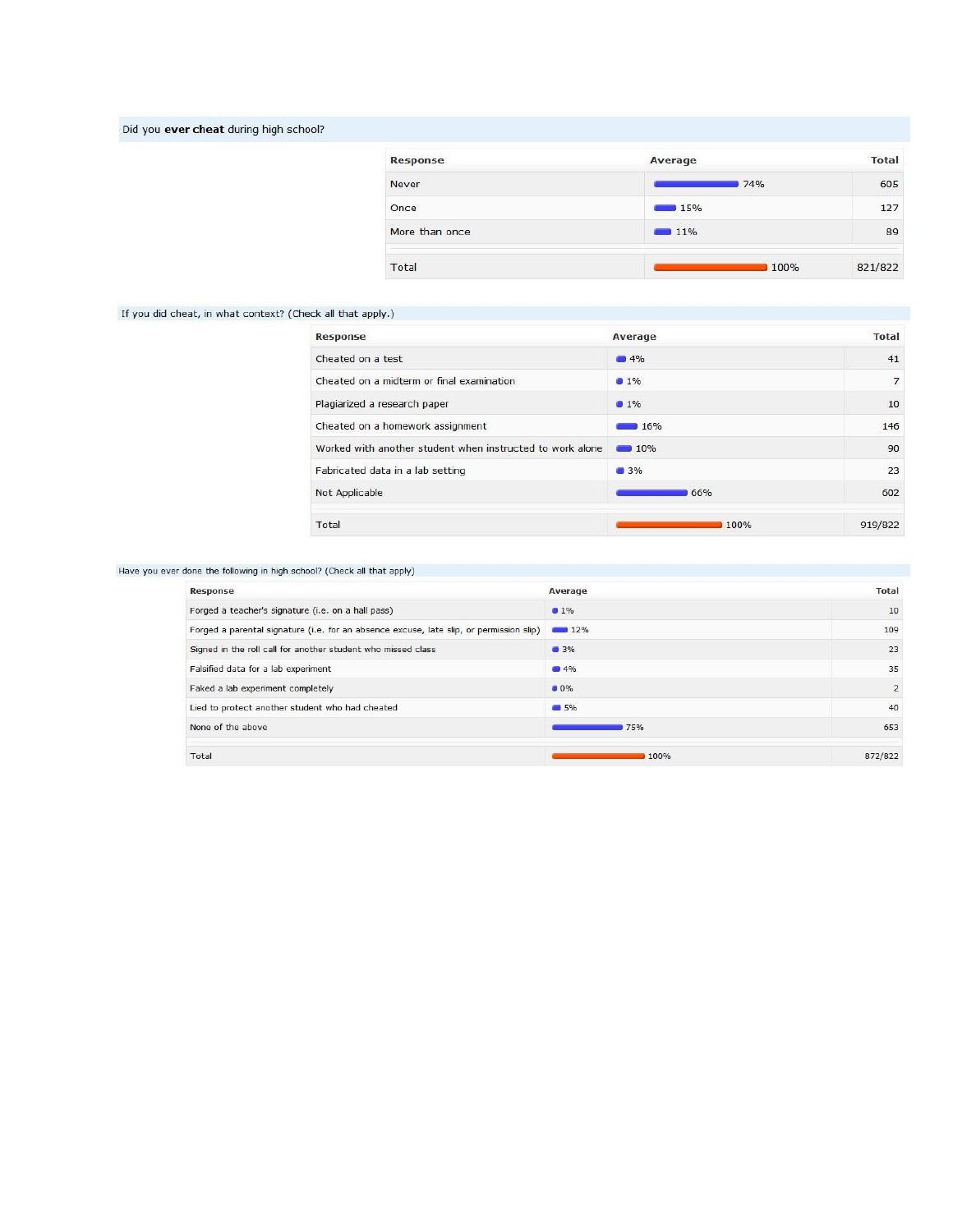For items 10-24, please evaluate how dishonest you think each action is based on the options given (very dishonest, dishonest but I do it anyway, and not dishonest).

Forging a teacher's signature.

| Response                      | Average | <b>Total</b> |
|-------------------------------|---------|--------------|
| Very dishonest                | 98%     | 802          |
| Dishonest, but I do it anyway | $2\%$   | 15           |
| Not dishonest                 | $1\%$   | 5            |
| Total                         | 100%    | 822/822      |

Forging an administrator's signature.

| Response                      | Average | <b>Total</b> |
|-------------------------------|---------|--------------|
| Very dishonest                | 99%     | 812          |
| Dishonest, but I do it anyway | $1\%$   | 5            |
| Not dishonest                 | $1\%$   |              |
| Total                         | 100%    | 822/822      |

Cheating on a homework assignment.

| Response                      | Average | <b>Total</b> |
|-------------------------------|---------|--------------|
| Very dishonest                | 77%     | 630          |
| Dishonest, but I do it anyway | 20%     | 166          |
| Not dishonest                 | 3%      | 26           |
| Total                         | 100%    | 822/822      |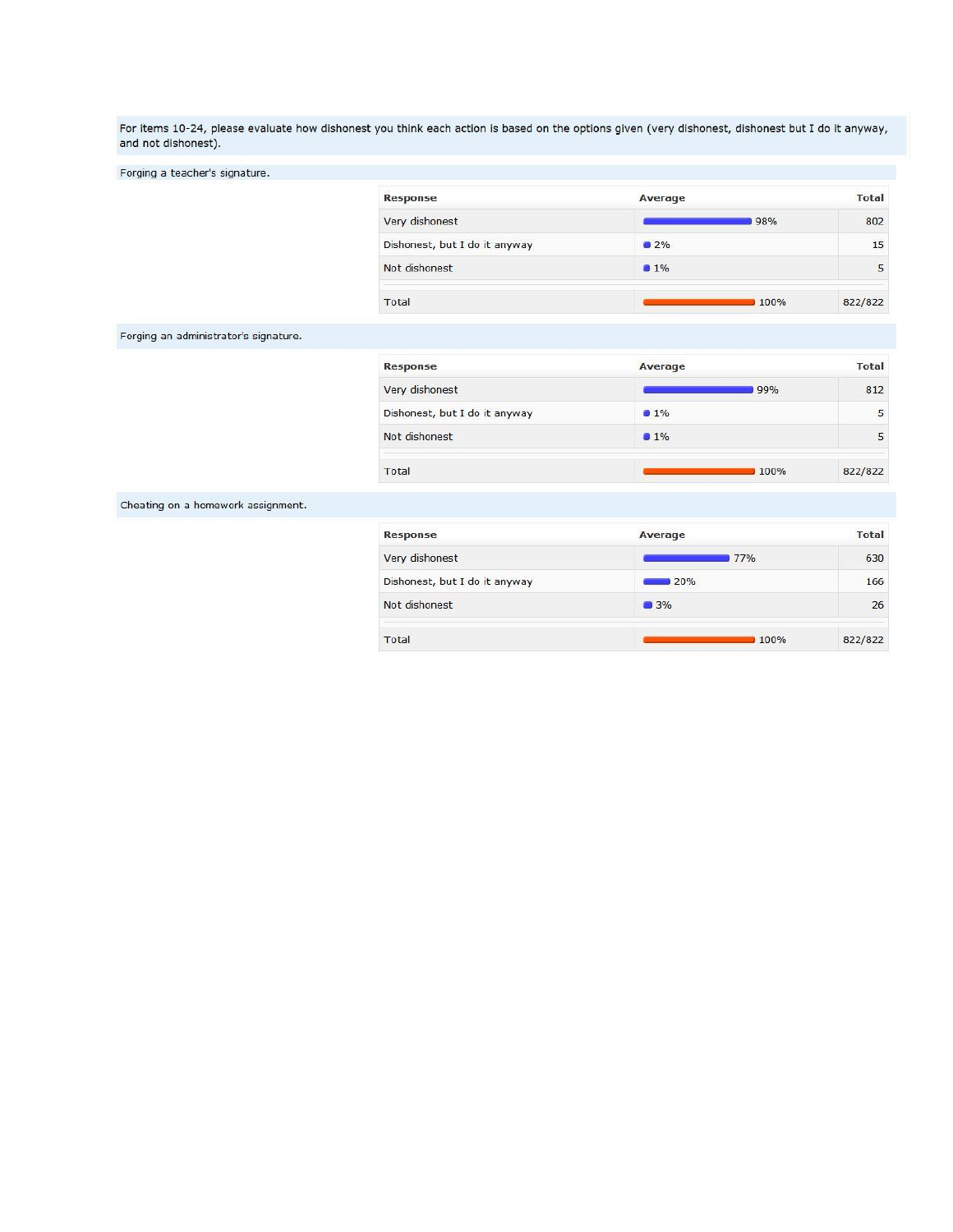|  | Cheating on a test. |  |
|--|---------------------|--|
|  |                     |  |

| Response                      | Average | <b>Total</b>   |
|-------------------------------|---------|----------------|
| Very dishonest                | 97%     | 800            |
| Dishonest, but I do it anyway | $2\%$   | 20             |
| Not dishonest                 | 0%      | $\overline{2}$ |
| Total                         | 100%    | 822/822        |

Cheating on a midterm or final examination.

| Response                      | Average | Total          |
|-------------------------------|---------|----------------|
| Very dishonest                | 99%     | 815            |
| Dishonest, but I do it anyway | $1\%$   | 5              |
| Not dishonest                 | 0%      | $\overline{2}$ |
| Total                         | 100%    | 822/822        |

Fabricating lab data.

| Response                      | Average           | <b>Total</b> |  |
|-------------------------------|-------------------|--------------|--|
| Very dishonest                | 91%               | 745          |  |
| Dishonest, but I do it anyway | $\blacksquare$ 8% | 67           |  |
| Not dishonest                 | 1%                | 10           |  |
| Total                         | 100%              | 822/822      |  |

Completely faking a lab experiment.

| Response                      | Average | <b>Total</b> |
|-------------------------------|---------|--------------|
| Very dishonest                | 99%     | 812          |
| Dishonest, but I do it anyway | $1\%$   |              |
| Not dishonest                 | $1\%$   |              |
| Total                         | 100%    | 822/822      |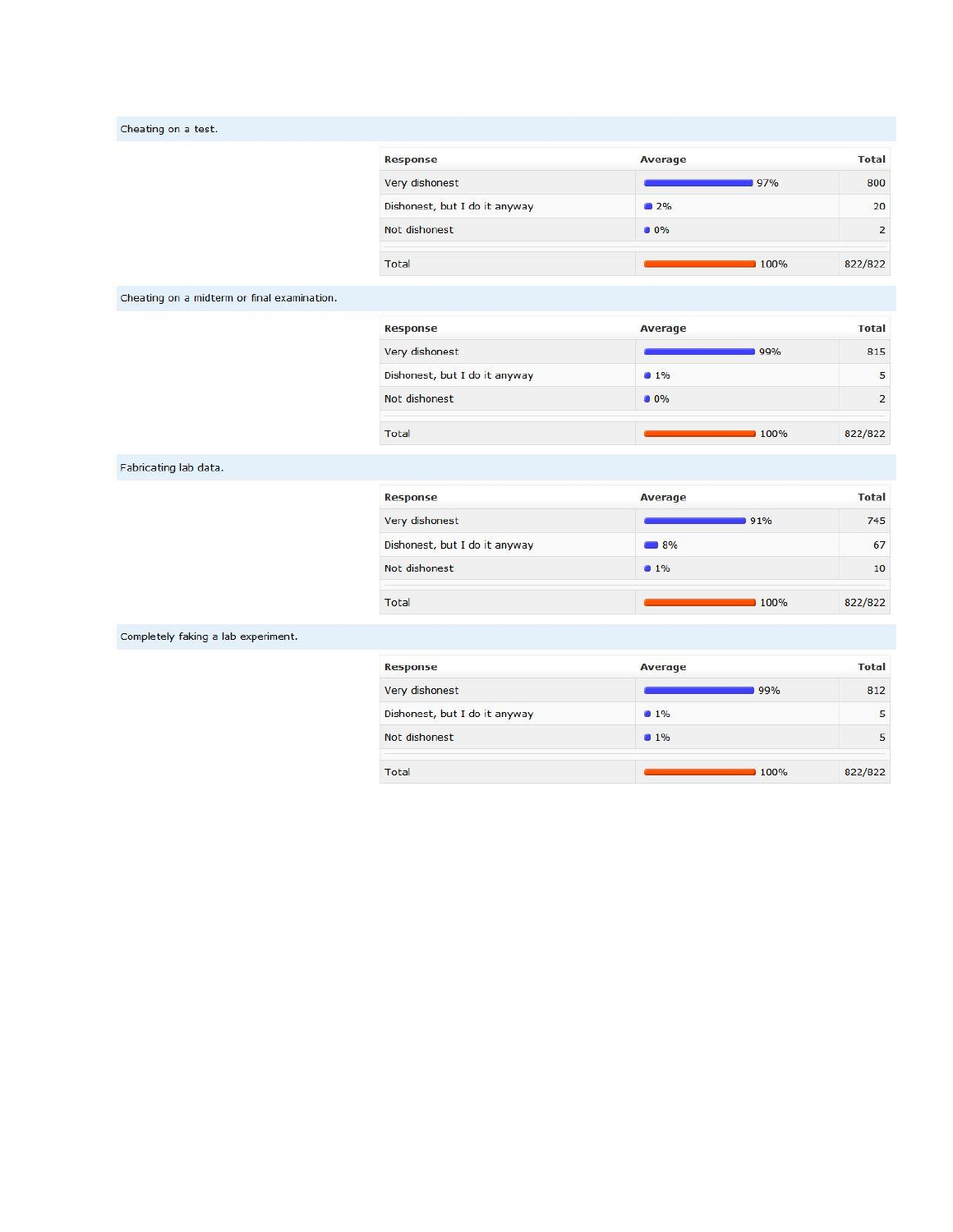|  |  | Plagiarizing a paper or written assignment. |  |
|--|--|---------------------------------------------|--|
|  |  |                                             |  |

| Response                      | Average | <b>Total</b> |
|-------------------------------|---------|--------------|
| Very dishonest                | 98%     | 807          |
| Dishonest, but I do it anyway | 2%      | 13           |
| Not dishonest                 | 0%      | 2            |
| Total                         | 100%    | 822/822      |

Working with another student when instructed to work alone.

| <b>Response</b>               | Average | <b>Total</b> |  |
|-------------------------------|---------|--------------|--|
| Very dishonest                | 73%     | 596          |  |
| Dishonest, but I do it anyway | 23%     | 191          |  |
| Not dishonest                 | 4%      | 35           |  |
| Total                         | 100%    | 822/822      |  |

Signing in for another student who missed class.

| <b>Response</b>               | Average | <b>Total</b> |  |
|-------------------------------|---------|--------------|--|
| Very dishonest                | 88%     | 723          |  |
| Dishonest, but I do it anyway | 9%      | 78           |  |
| Not dishonest                 | 3%      | 21           |  |
| Total                         | 100%    | 822/822      |  |

## Lying about why you were absent.

| <b>Response</b>               | Average | <b>Total</b> |
|-------------------------------|---------|--------------|
| Very dishonest                | 78%     | 640          |
| Dishonest, but I do it anyway | 20%     | 163          |
| Not dishonest                 | $2\%$   | 19           |
| Total                         | 100%    | 822/822      |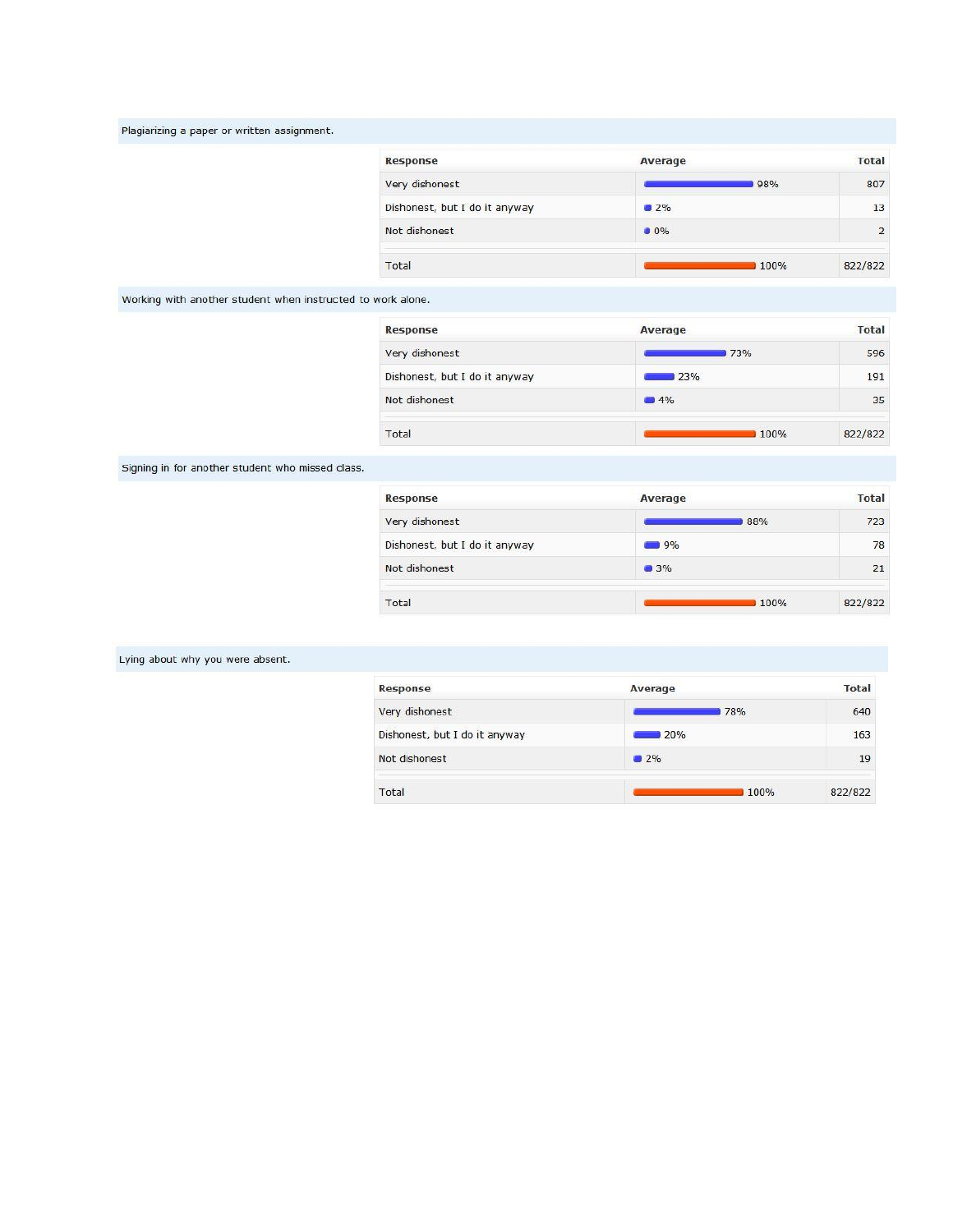| Lying to protect another student.                 |                               |         |                |
|---------------------------------------------------|-------------------------------|---------|----------------|
|                                                   | Response                      | Average | <b>Total</b>   |
|                                                   | Very dishonest                | 81%     | 663            |
|                                                   | Dishonest, but I do it anyway | 16%     | 134            |
|                                                   | Not dishonest                 | 3%      | 25             |
|                                                   | Total                         | 100%    | 822/822        |
| Lying to get an extension on an assignment.       |                               |         |                |
|                                                   | Response                      | Average | <b>Total</b>   |
|                                                   | Very dishonest                | 90%     | 739            |
|                                                   | Dishonest, but I do it anyway | 9%      | 76             |
|                                                   | Not dishonest                 | $1\%$   | $\overline{7}$ |
|                                                   | Total                         | 100%    | 822/822        |
| Lying about why you turned in an assignment late. |                               |         |                |
|                                                   | <b>Response</b>               | Average | <b>Total</b>   |
|                                                   | Very dishonest                | 83%     | 679            |
|                                                   | Dishonest, but I do it anyway | 16%     | 135            |
|                                                   | Not dishonest                 | $1\%$   | 8              |

822/822

100%

What other types of cheating or dishonesty have you witnessed or participated in during high school that has not been asked about in this survey? Please enter "none" or "not applicable" if there are none.

## **Responses**

People copying homework assignments or passing on information about tests for the next period.

Total

Skip Class When im in other class

Laying about Skiping Class

I have witnessed parents and tutors that have essentially done the homework for their children. I have also seen lazy students pay other students to write essays for them.

I have witnessed the copying of tests that have been passed out to various students in the school. I have never participated in this, but have heard about students getting caught.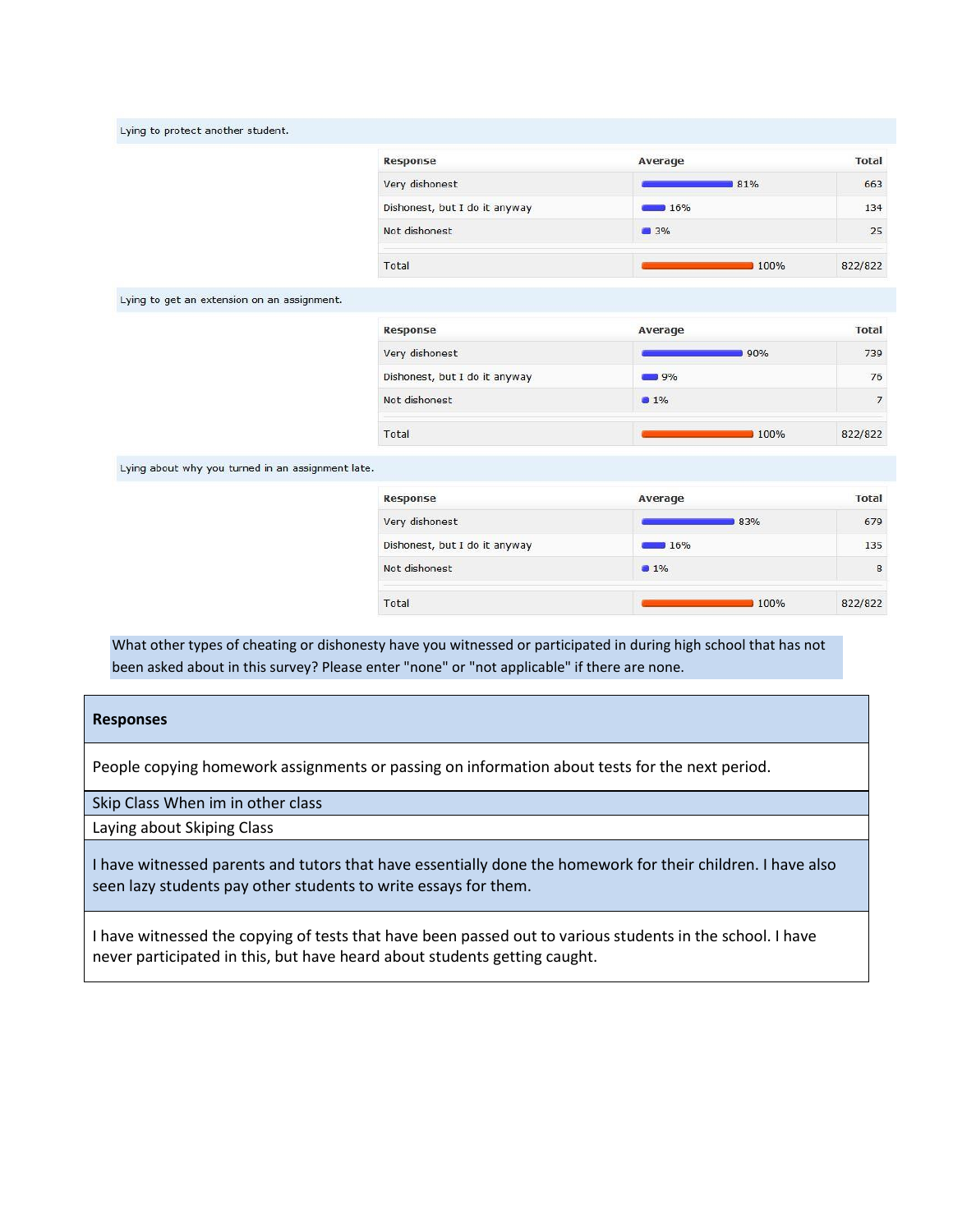I believe that the levels of dishonesty are often relative to the situations. To make a blanket statement that an action is always very dishonest is in itself dishonest. Though I do not partake in any of the above activities, I don't believe that all of them are very dishonest, or that any are not dishonest, leaving me with no other options. Life is full of moral ambiguities and ethical gray areas and cannot be summed up by "very dishonest", "Dishonest, but I do anyway", or "Not dishonest", especially if you are the kind of person who wouldn't do it anyway.

none that I am aware of.

People have used Quizlet, or another internet source, to see answers to a test before taking it.

I have witnessed students giving/selling papers they wrote for a class to an underclassmen taking the class next year.

I have witnessed students giving/selling papers they wrote for a course to an underclassmen who is taking the course next year.

I realize that this does not answer the question, but I would like to use this space to recommend that there be an option for items 10-24 above, along the lines of "somewhat dishonest" or "dishonest", but without adding "but I do it anyway"

Witnessed sharing quiz answers prior to the other student taking it

it was common in my national honor society to fake volunteer hours

Although this was talked about in the survey, the most common type of cheating I've witnessed throughout high school is on homework assignments. Kids often copy each other's homework in the hallways on assignment they forgot or did not do. I never did it myself, but I also never reported it, even though it bothered me. I guess I figured that it really is their loss since they would not know the material as well on the test. I'd like to change that in college, as cheating is something that truly bothers me because I am someone who puts in the work, and it really is not fair that someone can get a similar grade for not doing anything.

The majority of the cheating I witnessed in high school was copying others answers. Also, please do not hold my candor on this questionnaire against me.

I've witnessed people using resources they shouldn't have used for certain tasks.

I have not participated in cheating, but I have seen people try to look at others papers or whisper test/quiz answers.

Another example would be to pay a student to do another student's research paper

I have witnessed students cheating when the teacher was obviously present and knew it was happening and the teacher did nothing about it.

Cheating on a quiz.

I witnessed a student copy his own work from another school year on the same assignment.

Dishonesty/ cheating in relationships (which I have not done). Dishonesty about what happened to assignments. A big one is while working in groups, other group members being dishonest about their work with not just the teacher, but the other members of the group.

I've seen people look at their phones during tests.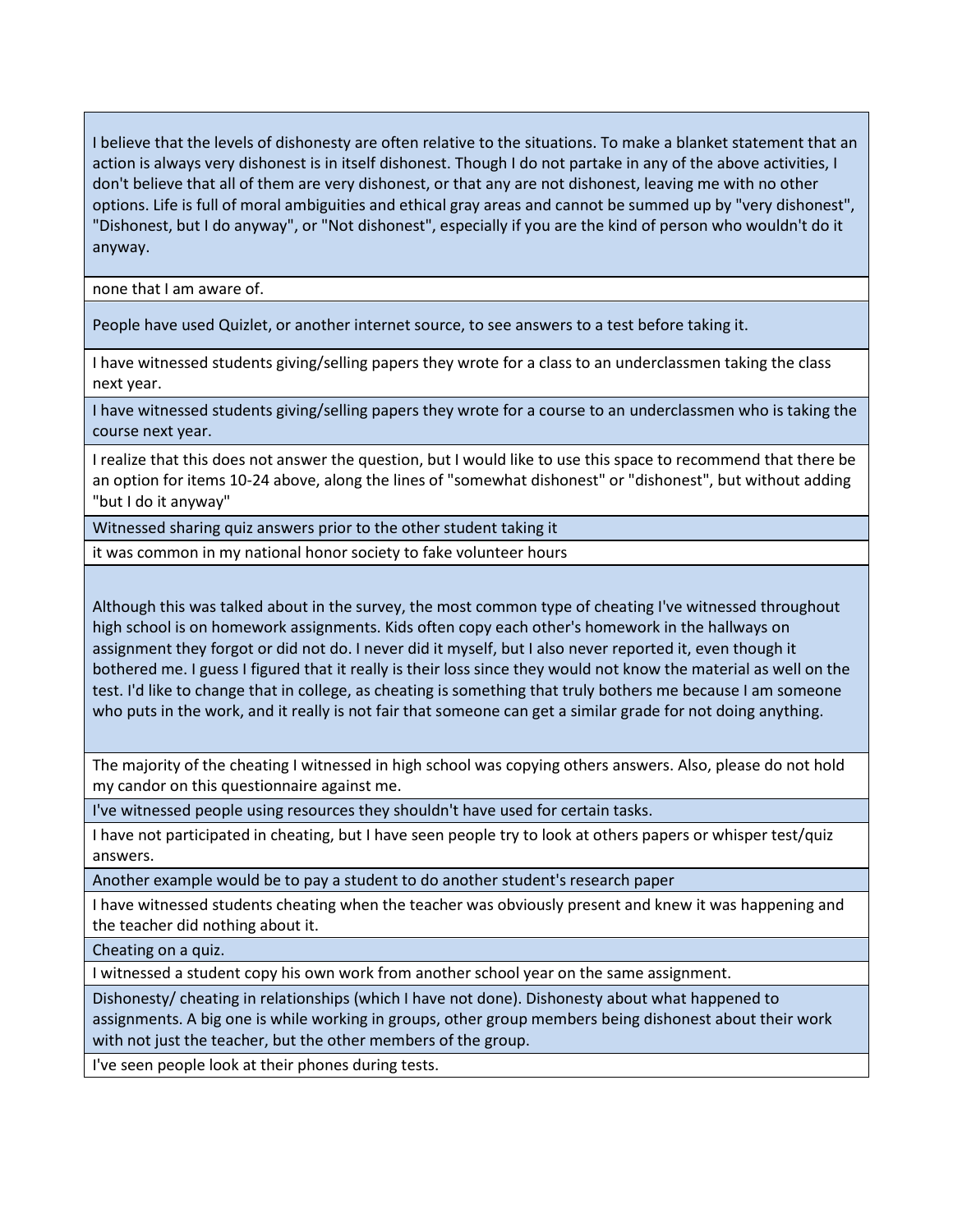None I generally see things in black and white because I'm autistic. I don't approve of cheating. Note for number 19: I don't generally approve of lying, but if I understand the person's viewpoint for doing it and it isn't serious, I wouldn't be a tattletale.

faking illness to gain an extra day on an assignment

People sharing test questions with others who had not taken the test yet

I did not witness a cheating, but I knew about a cheating in my high school. My classmates and I did not know this girl was cheating on a test until she left her calculator on the lab table. A student stumbled upon the calculator, and was just examining it around out of curiosity, and he found formulas and other things written for different classes, and handed to the teacher. This girl was in the National Honors Society, and she got kicked out.

Just alot of cheating on homework assignments.

Besides what has already been answered, I have heard students talking about how they have cheated on a test after the test was already turned in, graded, and returned to the student.

Besides what has already been answered, I have heard students talking about using technology for exams after the tests were already turned in, graded, and returned to the students.

A couple things that I saw quite often in high school are students using SparkNotes instead of reading school assigned books, plagiarizing late notes from their parents if they were late, etc. etc. Although I have never cheated on a test, quiz, final, etc. I have participated in writing a note on my parents' behalf a couple times when I was late or needed a permission slip signed. I knew my mom wouldn't mind signing it, but it was just out of laziness/lack of effort to go through the process of asking her when I know she'd say yes. However, I know that is wrong and especially after learning the honor code at Gettysburg, I now understand what a big deal that was. I will not be doing that again in the future.

Cheating that I have seen has been texting during a test, writing down formulas on the table before the test, or the TA showing people the test before the test.

Having people completely do the work for another person

Copying papers from previous students

I have witnessed sharing during tests, or instructed time to be quiet.

Taking pictures of tests or quizzes and sending them around

I know about the use of Sparknotes and other forms of analysis of certain texts. I know people used those to gain an advantage in English class. I am aware of people cheating on tests but know no specifics and have not witnessed any blatant actions.

Kids lying about deaths in the family to get out of midterms and final exams. Other than that just kids lying on applications and surveys for colleges or jobs in order to make themselves look better since there was no way to verify if they had done or participated in activities the claimed to have

Kids lying about deaths in the family to get out of assignments including test

The cheating that I have witnessed in my High School are all mentioned in this survey. As a student who values the Honor Code at my High School and realize the intensity of the consequences, I have never cheated and plan to continue my academic integrity throughout my academic career and also in my potential work force.

Inadvertent plagiarism, such as forgetting a citation by accident.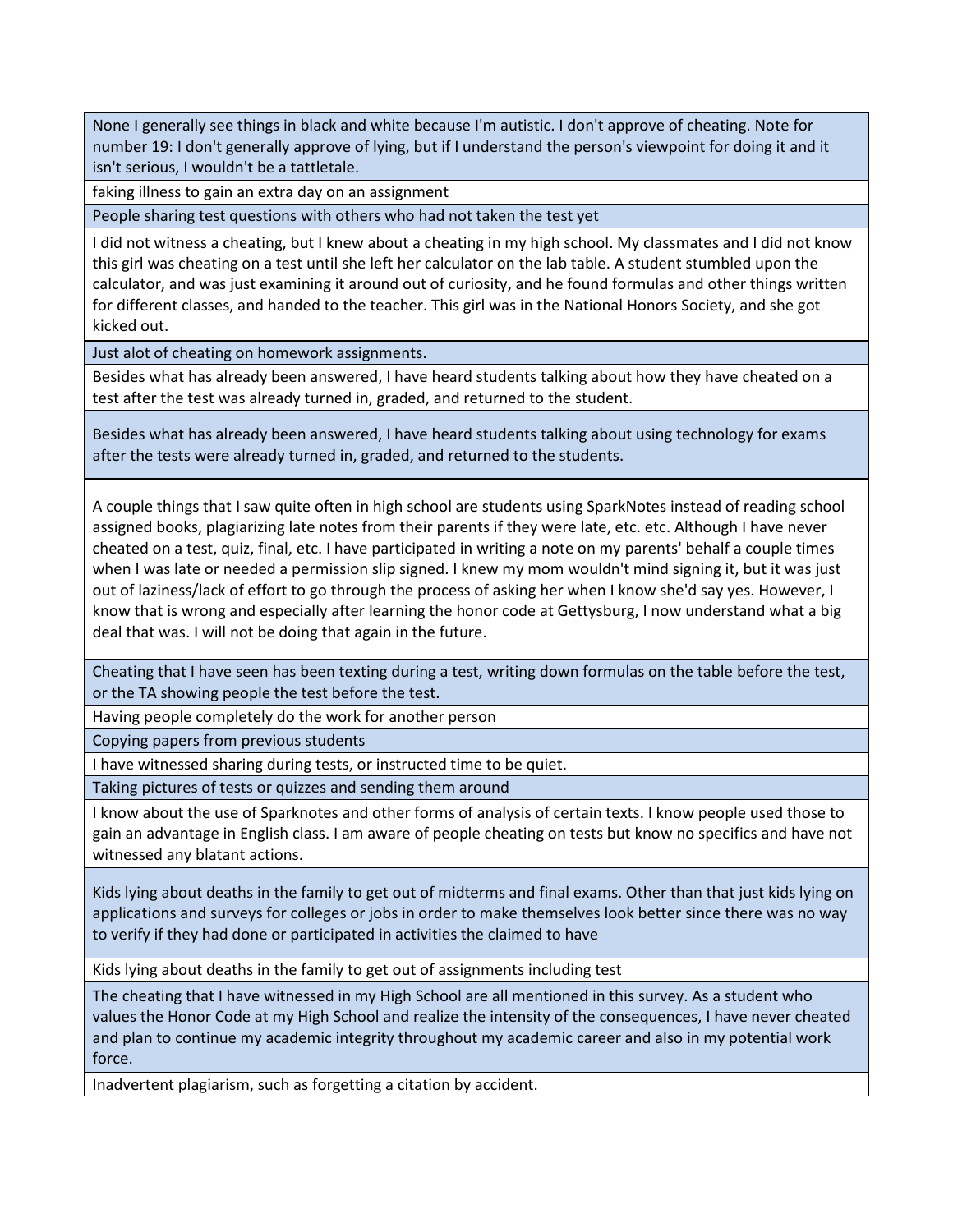Sometimes new technology can aid in dishonesty, and although I never saw students use their "smart watches" during tests and exams, I would overhear them talking about how easy they would make cheating if abused correctly.

None. This survey is oddly set up. There is no option for "dishonest" that isn't self-incriminating. I realize none of this will be held against me, but I genuinely haven't done any of these things. I also think some things are less dishonest than others, so there should be an option that says "dishonest" without the "but I do it anyway" because when I click on that, I feel like I'm lying. Thank you.

I saw someone use an apple watch on a test

Taking a test first period, and relaying the information about what is on the test to future periods, so they can be prepared for the test.

I have seen different types of English papers being faked where the kids look up papers that fill the requirements of the description.

Not applicable

Sometimes kids would talk to other kids about tests answers so the other kids would be ready for it.

Getting information from google/wikipedia about a book that I hadn't read in order to submit discussion post or written assignment. Using purchased papers or essays (not copying someone else's but buying this as a service) and presenting as student's work.

Occasionally, people would talk about how they had cheated, even if you hadn't seen them actually do the action. Also, people would talk about tests to people who hadn't taken them yet.

Excessive use of online resources to completely answer practice AP and IB tests and therefore receive perfect scores on work that they put little or no effort into.

I have seen students write other student's essays for them or completing a study guide for money, but other than that there is no other cheating I have seen.

students having other students write part of their paper

As a member of my high school golf team I saw players from other teams reducing stokes on their score cards so they supposedly played better.

A few kids have faked being sick in order to get extensions.

"Ditching" classes and lying about it. I was not involved but I had heard about it from the Dean of Students.

Freshman year I was a dumb 14 year old who thought they could copy notes we were supposed to take for homeowork right before class. Ultimately not the move, but it was a good learning lesson that I have grown from.

I have witnessed other students forging free period (studyhall) passes to the library, computer lab, or other facilities.

have seen phone usage

In my AP Biology class Junior Year, people used to get a hold of the tests from previous years so they just memorized the answers because the teacher didn't change the tests. I also have witnessed people whispering in class during tests and things like that.